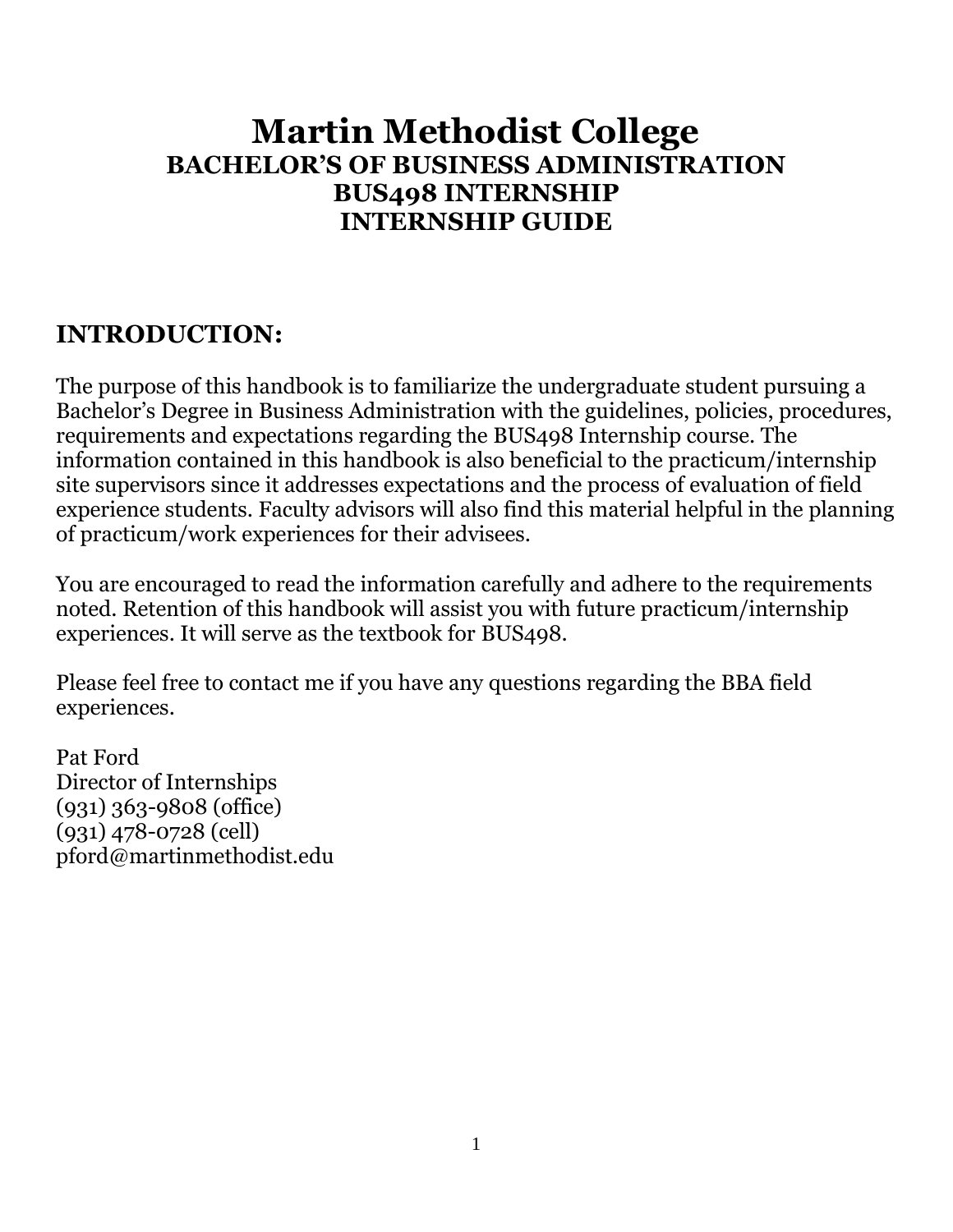## **PURPOSE:**

The purpose of BUS498 is to provide the business student with work experience in his/her field.

The field experiences will be the primary way for students to acquire job-related, work experience required for employment. The present curriculum offers a strong background in business administration with an equally strong preparation in specific business studies. The internship experience provides the critical link between the disciplines.

The practicum/internship experience is provided to offer the student the maximum opportunities to gain work experience while being supervised in a business environment. The student should be at a place in his/her academic career that he/she is able to make specific contributions while serving in the workplace. The purposes are twofold:

- a. To provide opportunities for students to gain business experience.
- b. For the student to provide certain skills and services that are considered appropriate for specific business settings.

The internship experiences are viewed as opportunities for application of skills and knowledge acquired in the classrooms and laboratories. Many career opportunities stem from practicum and internship experiences.

Part of this experience for the student includes identification of possible work sites. Contact, after approval from the Field Experience Coordinator, with the appropriate people in the business-related organization is also part of the student's overall internship experience. Many practicum and internships locations are coveted. The competition for internships is quite keen.

For this reason, students should have the opportunity to identify appropriate sights, make contacts for an interview and to pursue these work-related experiences in the same professional manner that one would pursue a career. Your advisor and Program Coordinator are available to assist you in this process. Discussions about the type of experience that you desire should occur with your advisor. **The preliminary identification and approval of several potential sites should occur during the semester prior to your enrollment in BUS498. These discussions and preliminary groundwork should be completed in advance of enrollment in BUS498.**

## **INTERNSHIP EXPERIENCES:**

The BBA curriculum provides for a background in business administration and specialized areas of business studies. In the internship experience it is imperative that the work experiences are primarily managerial in nature and are performed in a professional setting.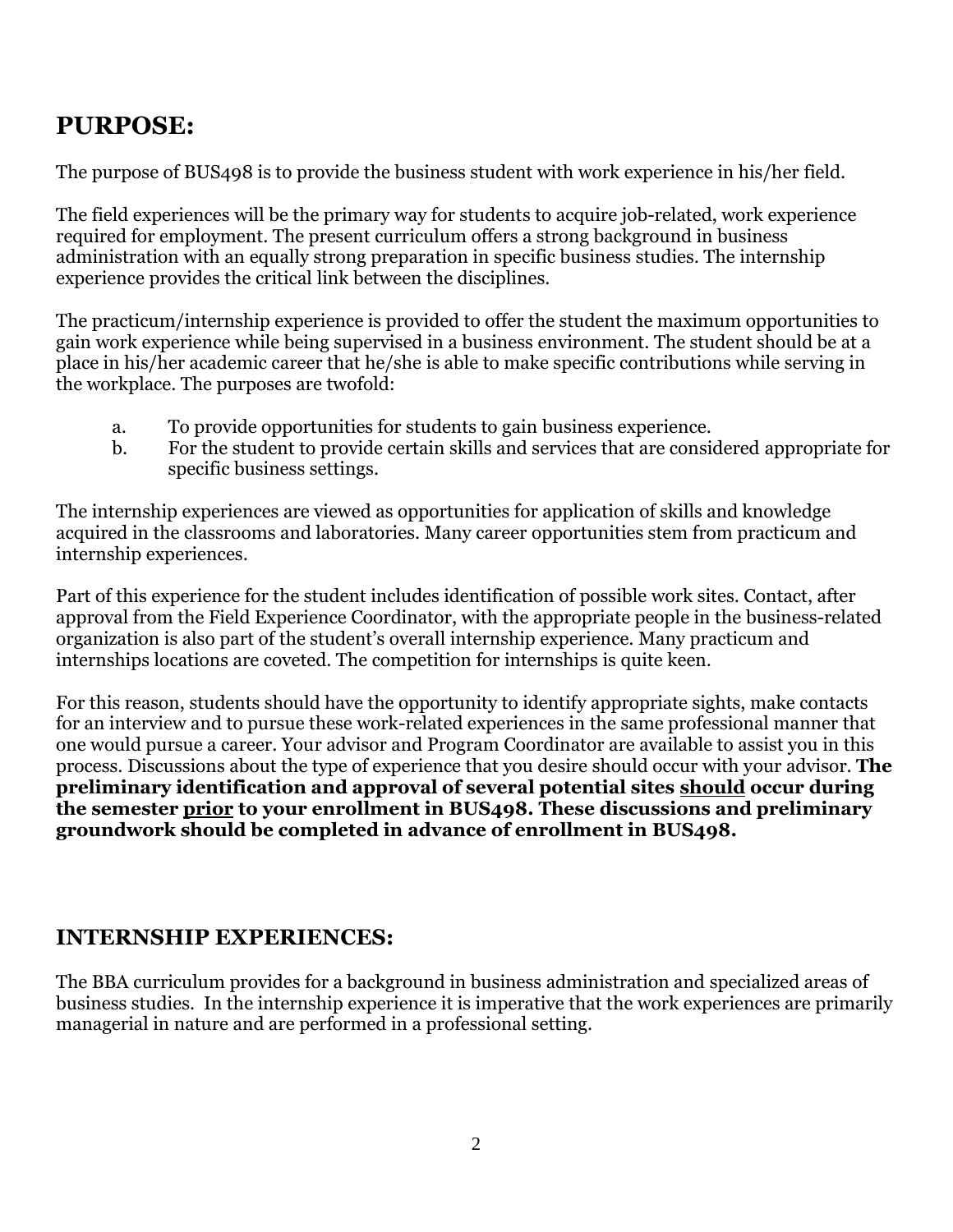## **FIELD EXPERIENCE TIME REQUIREMENTS:**

The student is to perform any combination of skills related to the business of the organization with which the internship is served.

The types of experiences selected should be appropriate to the student's interests and background. It is expected that the internship be completed the student's junior or senior year.

**BUS498 Internship** The internship will allow the student an opportunity to receive practical experience in selected business settings. Prerequisites for internship will be: (1) A 2.50 or better grade point average or permission of the Division Chair; (2) must earn a "C" or better in all major courses; and (3) intern assignment requires approval of intern advisor. Three hours of course credit may be earned by 135 hours of supervised work at the site of the sponsoring organization.

## **PREREQUISITES:**

#### **Prerequisites for Enrolling in BUS498 (3 hours)**

BUS 101, 201, 202, 221, 222, 310 2.5 GPA or permission of the Division Chair Junior or Senior Standing "C" or better in all major courses

## **STUDENT RESPONSIBILITIES:**

- 1. Submit application and resume for internship experience to the advising faculty prior to registration. **The internship site arrangements should be made by mid-term of the semester prior to enrolling.**
- 2. Complete contract and have appropriate approval for internship experience. The contract should be made in conjunction with the Site Supervisor, Field Experience Coordinator, and the Content Expert. It should include the objectives of the company and the academic program.
- 3. Meet as required with the Field Experience Coordinator and the internship class. Meetings will be held periodically during the assigned class meeting time. Attendance is required.
- 4. Schedule observation times with the Site Supervisor and Field Experience Coordinator.
- 5. Maintain a weekly log of events that occur, and contributions/learning experiences derived from these experiences. Logs will be turned into Field Experience Coordinator at times designated at the initial class meeting.
- 6. Evaluate internship experience at the end of the semester.
- 7. Depending on the specific situation, the Field Experience Coordinator may require additional assignments and specific projects. These will be written into the contract.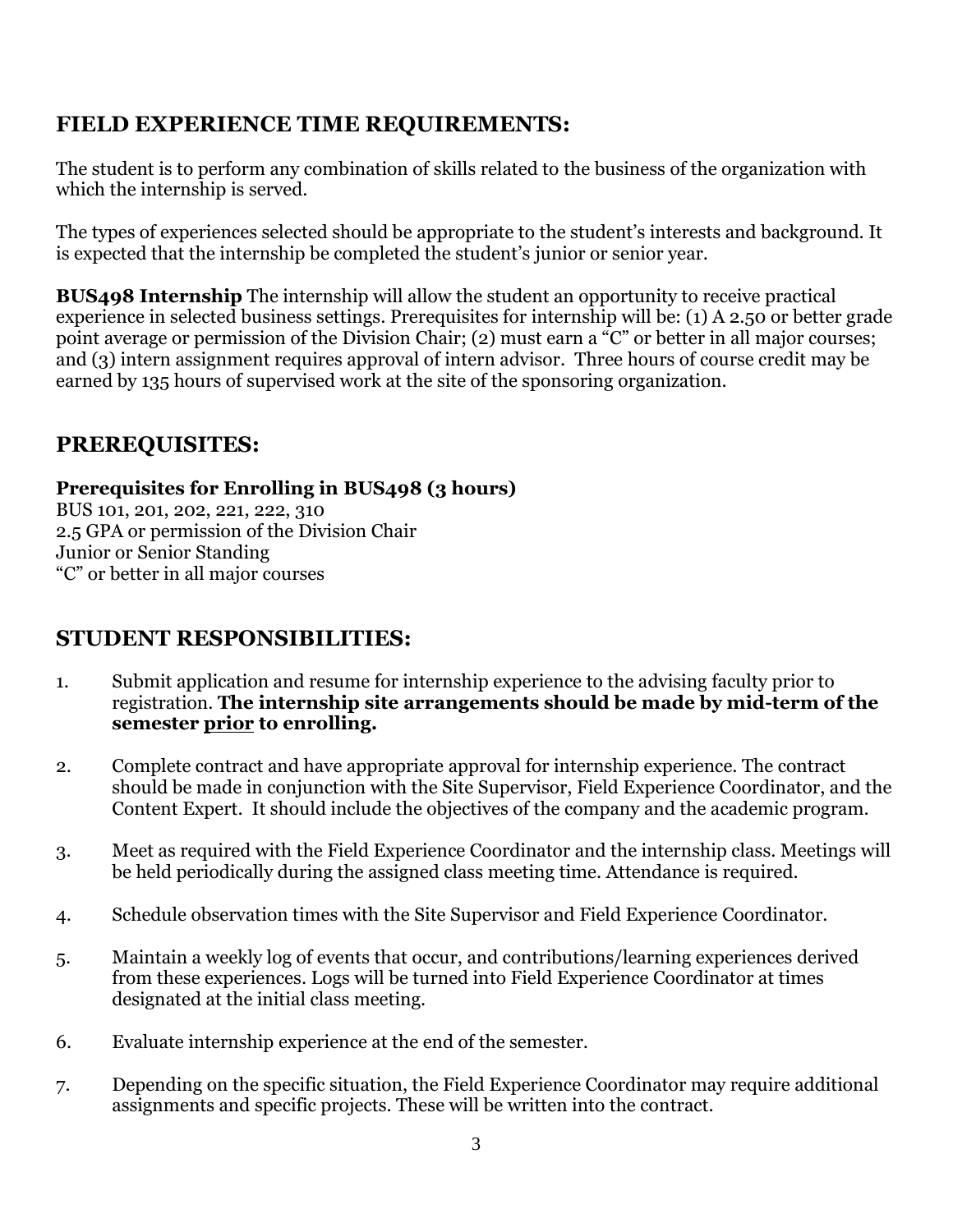- 8. Be directly responsible to the Site Supervisor.
- 9. Internship students are responsible for their own transportation.
- 10. The internship student is expected to be on time and present during the agreed upon hours.

### **STUDENT EXPECTATIONS:**

- 1. The student is to work with the internship Site Supervisor. Specific on-site assignments will be made by this individual. The student should seek additional clarification, information and/or assistance whenever necessary.
- 2. Students should consider the internship experience the same as professional employment. Professional behavior, i.e. dress, conduct, is expected at all times.
- 3. If the student is unable to be present during scheduled internship work hours, the Site Supervisor must be notified immediately, and the Field Experience Coordinator should be informed as soon as reasonably possible.

### **SITE SUPERVISOR EXPECTATIONS:**

- 1. The student should be treated as if he/she is employed by the organization.
- 2. Work with the student in establishing responsibilities that will meet the objectives of the work experience. These responsibilities will be noted on the contract.
- 3. Discuss student's performance on a regular basis with him/her and offer suggestions for improvement.
- 4. Discuss any problems in the student's performance with the Field Experience Coordinator.
- 5. Submit a written mid-term and a written final evaluation of the student's performance and a grade of satisfactory or no credit.
- 6. Request withdrawal at any time of any student whose work is considered to be unsatisfactory or detrimental to your organization.